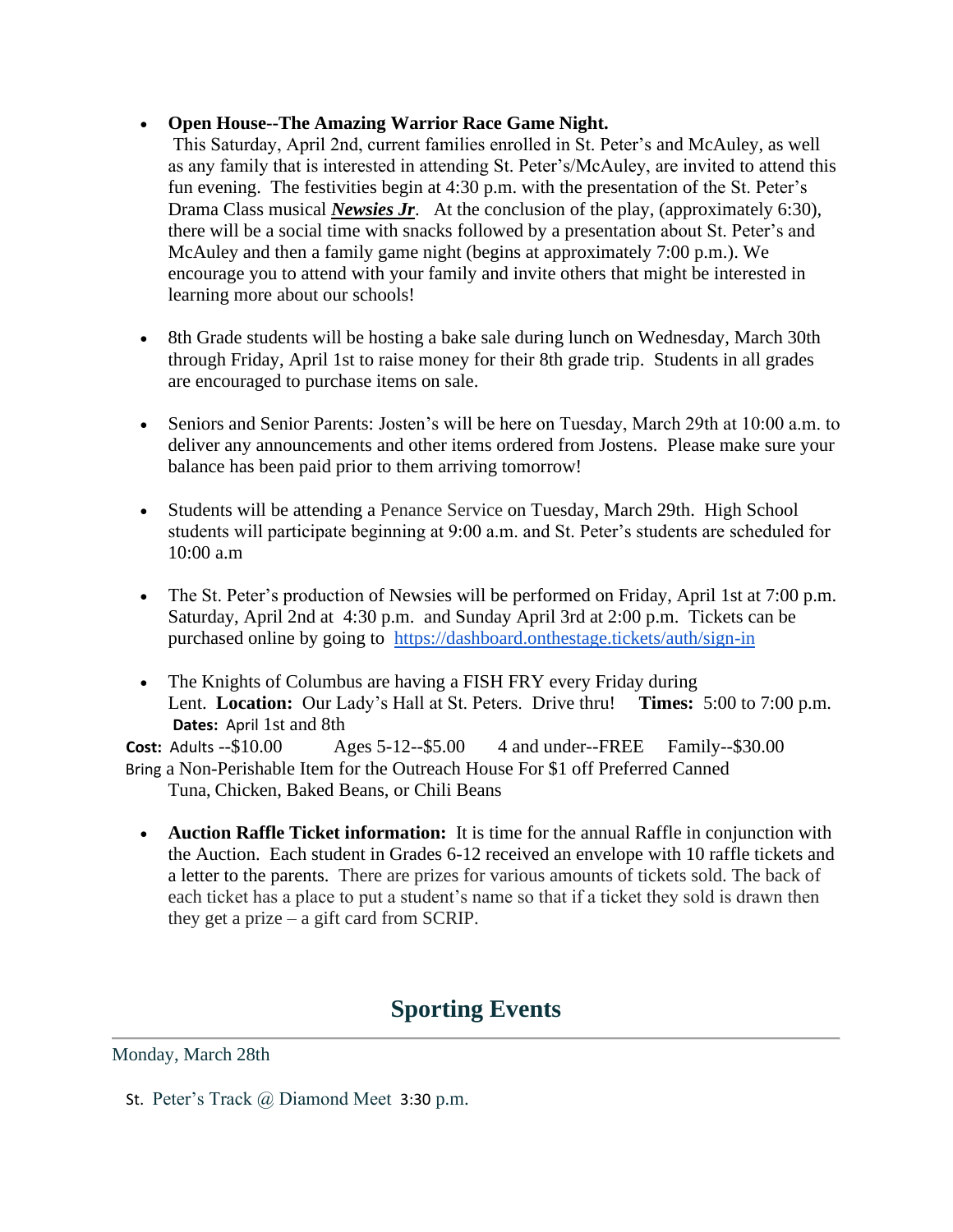Baseball @ Verona 4:30 p.m. Soccer @ Carl Junction 5:00 p.m.

Tuesday, March 29th Softball @ Exeter 5:00 p.m. Golf vs. Thomas Jefferson @ Schifferdecker 4:00 p.m. St. Peter's Track @ McDonald County 3:45 p.m. Varsity Track @ Diamond Invitational 3:30 p.m. Soccer @ Liberty (Mountain View) 5:00 p.m. Wednesday, March 30th Baseball @ Sarcoxie (Make up from 3/24) 4:30 p.m. Thursday, March 31st Softball @ Verona 4:30 p.m. Track @ Galena, KS Relays 3:30 p.m. Friday, April 1st Softball @ Wheaton 5:00 p.m.

## **Upcoming Important Dates**

March 29th: Penance Service High School at 9:00; Middle School at 10:00 March 29th: Jostens Order for Seniors picked up at 10:00 a.m. March 30-31 April 1 - 8th grade bake sale at lunch April 1st: St. Peter's production of Newsies 7:00 p.m. April 2nd: Open House/Family Fun Night "The Amazing Warrior Game Night. Starts at 4:30 April 2nd: St. Peter's production of Newsies 4:30 p.m. April 3rd: St. Peter's production of Newsies 2:00 p.m. April 10th - 12th: St. Peter's and McAuley Self-Studies April 12th- Noon Dismissal for St. Peter's/McAuley April 23rd: Prom April 30th: Auction May 3 - Blood Drive 9 - 2:00 May 5th: McAuley Catholic Awards Program (following Thursday morning mass) May 19th: St. Peter's Awards Program (following Thursday morning mass) May 23rd-26th: McAuley/St.Peter's Finals (Grades 9-11 and 6th/7th)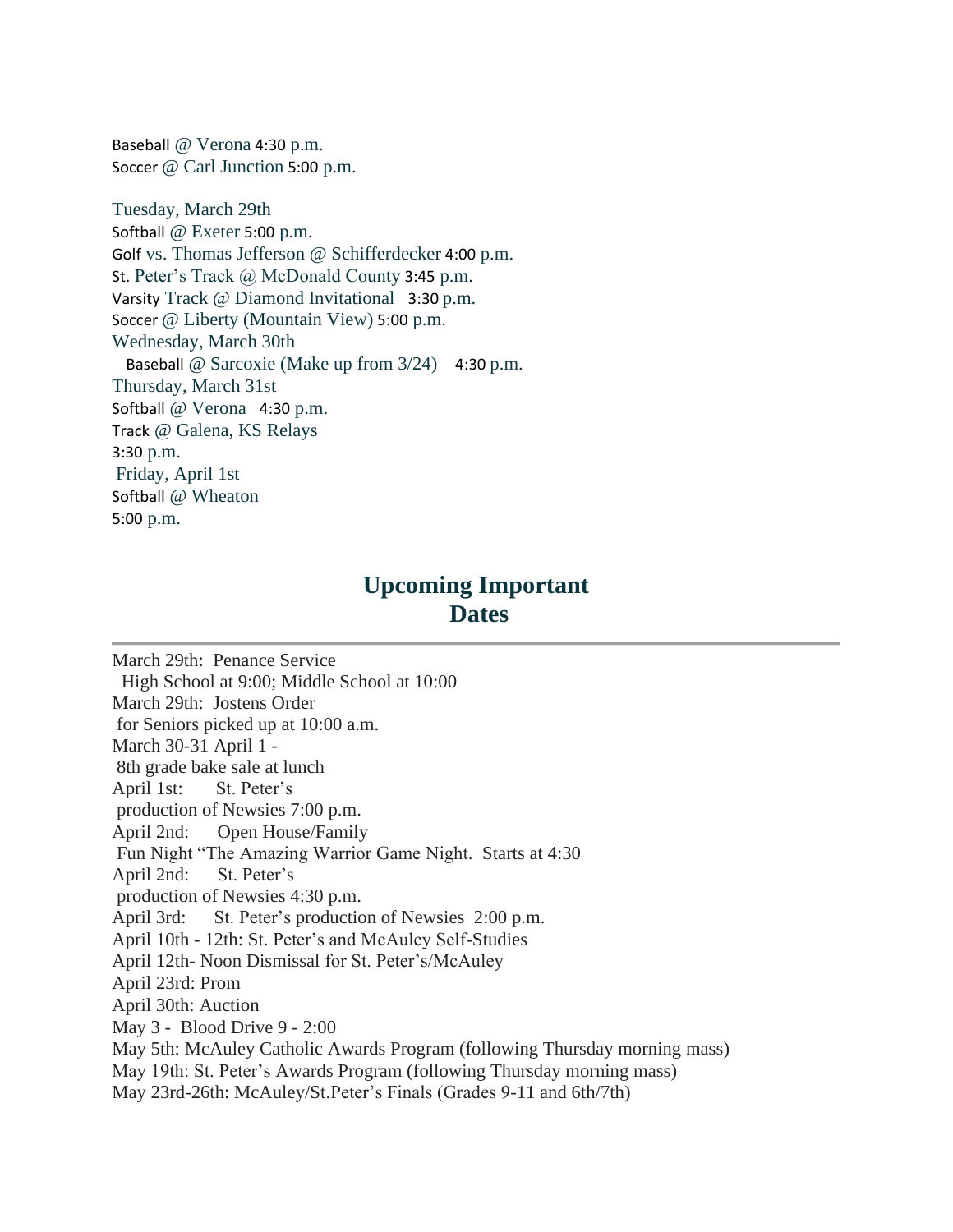May 27th: Last Day of School/Noon Dismissal

McAuley Seniors: April 5th: Required Civics test given to all seniors (during advisory)

April 29th: Last day of classes for seniors

May 2nd - 5th: Senior Finals

May 5th: Senior Mass at St. Peter's Church, 8:30 am McAuley Catholic Awards Program

May 6th: Senior Mass at St. Mary's Church, 8:30 am/ Warrior Walk/ Graduation Practice/Parent-Graduate Breakfast (parents are encouraged to attend these events.

May 8th: Graduation

St. Peter's Middle School: May 4 - 8th grade field trip to SDC 8:30 - 7:30

May 11 - 8th grade retreat at Sacred Heart 8:30 - 2:30

May 18 - Park Day - Landreth 8:30 - 2:30 (Grades 6-8)

May 19th: 8th Grade Mass and St. Peter's Awards Program

May 23rd and 24th: 8th Grade Finals

May 24th: 8th Grade Graduation at St. Peter's Church, 6:00 pm/reception following ceremony in St. Peter's Church basement.

### **Friday Dress**

Friday, April 1st

## **Lunch Menu**

Monday, March 28th Chick Fil A Chicken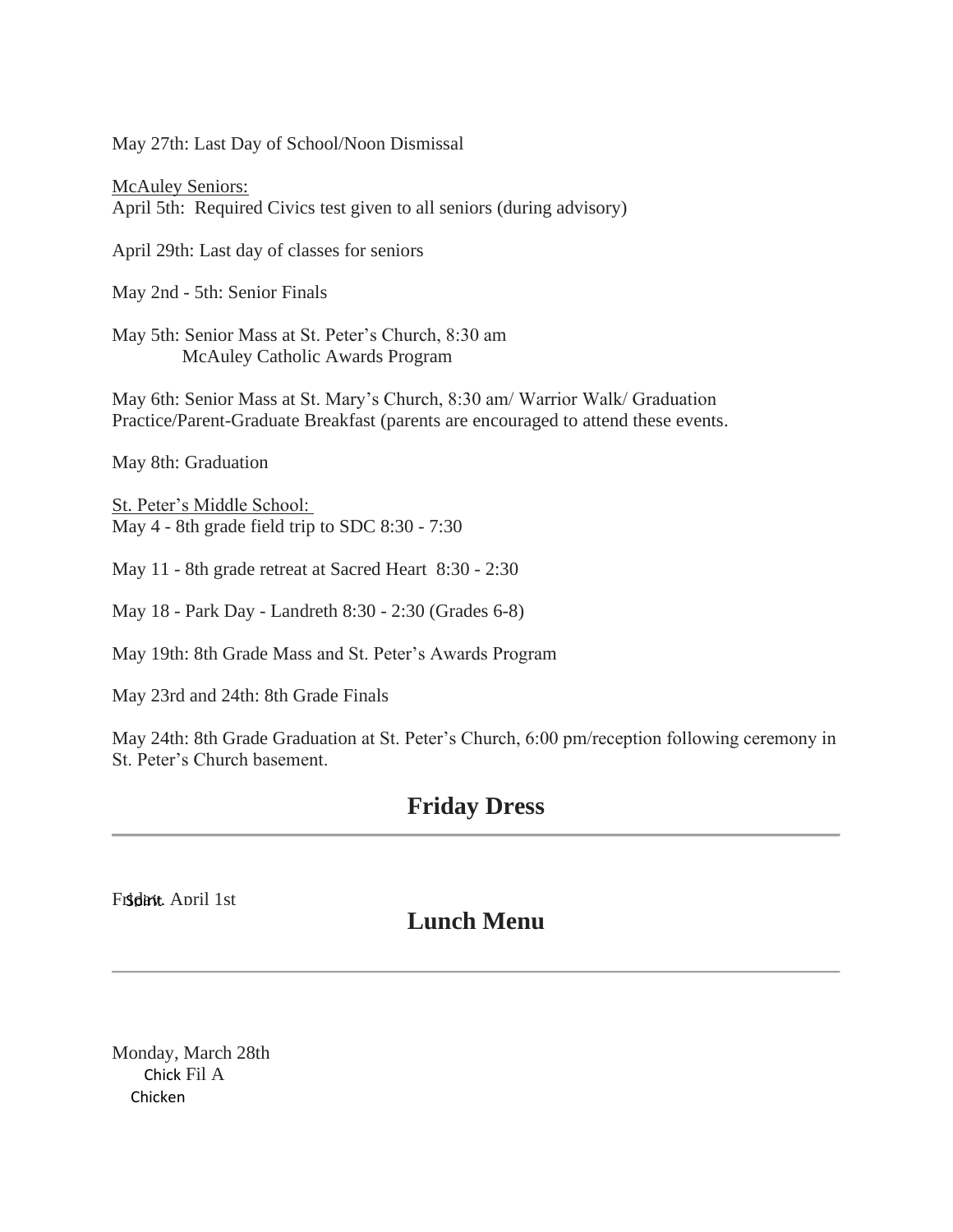Sandwich

Tuesday, March 29th

In House Catering

Chicken Parmesan Salad Garlic Bread

Wednesday, March 30th In House Catering

Chili

Cinnamon Rolls

Thursday, March 31st

In House Catering

Biscuits and Gravy Eggs Sausage

Friday, April 1st In House Catering Cheese Pizza Salad Chocolate Cake